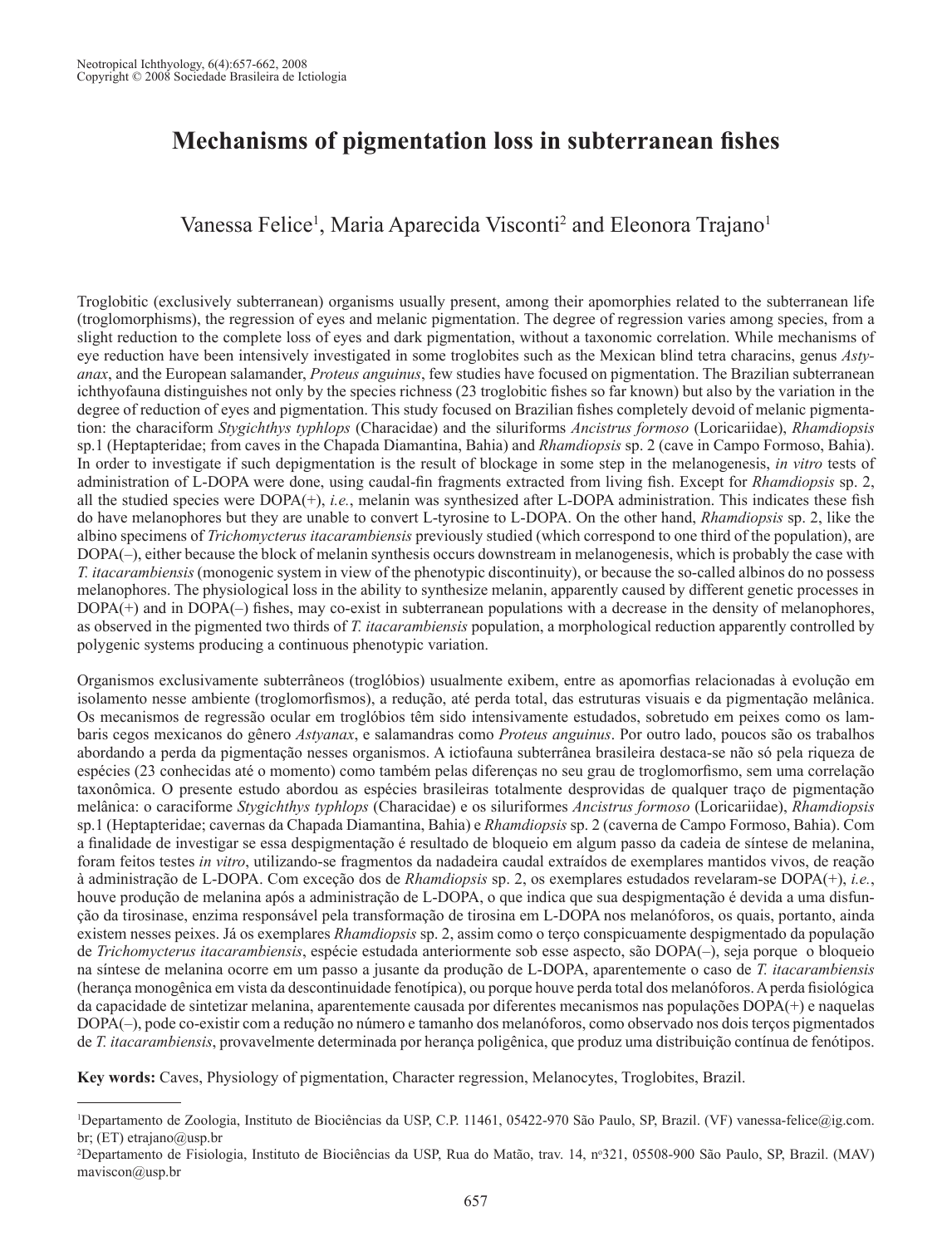# **Introduction**

Subterranean communities have three basic components, each with representatives of several different taxa: troglophilic populations of species also living aboveground, formed by individuals which can complete their life cycles on the subterranean environment (some commute between surface and hypogean habitats, maintaining the genetic connectiveness within the species); trogloxenic populations, formed by individuals regularly found in subterranean habitats, but which must go aboveground to complete their life cycles; and troglobitic species (exclusively subterranean), which differentiate in isolation in the hypogean environment, becoming unable to complete life cycles aboveground (Trajano, 2005).

The most frequent and conspicuous autapomorphies of troglobites are the reduction, till complete loss, of visual organs and dark pigmentation (melanin, in vertebrates). In view of their structural complexity, it is not surprising that the reduction of eyes in troglobitic vertebrates (salamanders and fishes) has been intensively investigated, with focus on micro- and ultra-structure, genetics and developmental biology. Nevertheless, such studies are concentrated on a few taxa, mainly the troglobitic Mexican tetra characins, genus *Astyanax*, and the European salamander, *Proteus anguinus*, found in the Dinaric karst.

In contrast, detailed studies on the reduction of pigmentation in subterranean organisms are much less frequent, but also concentrated on the above taxa. Such studies point to different morphological and physiological evolutionary mechanisms, which are not mutually exclusive, leading to the reduction of melanic pigmentation. In fish taxa showing variation in color, the density of melanophores (number of dark cells per unit of body area) is decreased in paler individuals, as is the case of *Astyanax* from Sabinos and Piedras caves (Wilkens, 1988), and the Brazilian cave catfish, *Pimelodella spelaea* (Trajano *et al*., 2004). On the other hand, some populations are completely devoid of melanin, probably due to the loss of ability to synthesize melanin, as observed for other studied cave populations of *Astyanax* (Wilkens, 1988; Jeffery, 2005, 2006) and for one third of the single population of the Brazilian catfish *Trichomycterus itacarambiensis* (Trajano & Pinna, 1996), or even the loss of pigment cells themselves.

Different, independently inherited gene systems are responsible by these changes. The number of melanophores would be determined by an additively polygenic system (Wilkens, 1988), which is consistent with the continuous distribution of color phenotypes in several subterranean fishes. The ability to synthesize melanin, on the other hand, would be controlled by monogenic, recessive systems (Wilkens, 1988), which is consistent with the discontinuous distribution of colorless *versus* colored phenotypes in cavefish as *T. itacarambiensis* (Trajano & Pinna, 1996).

The color in heterothermic vertebrates is determined mainly by the presence of pigment cells (chromatophores) in the dermis. Color patterns are the result of combination of different types of pigment cells, their densities and distribution on the body surface. The most conspicuous and widely distributed vertebrate pigment cells are the melanophores, which synthesize dark pigments (melanins) from its precursor, L-tyrosine, an essential amino acid.

Melanogenesis has been intensively investigated in mammals. The enzyme tyrosinase catalyzes the two first steps in this chain, respectively L-tyrosine hydroxylation to 3,4-dihydroxyphenylalanine (L-DOPA) and oxidation of L-DOPA to dopaquinone (Yamaguchi *et al*., 2007). In the other steps of melanogenesis two tyrosinase-related enzymes, TRP-1 and TRP-2 (DOPAchrome tautomerase) play roles, and these steps result in the oxidative linkage of several indole compounds, producing eumelanin, black or dark brown in color. In the pheomelanin synthesis, yellow to reddish brown, only tyrosinase is involved (Yamaguchi *et al*., 2007)

Melanogenesis occurs inside cytoplasmatic organelles called melanosomes, which pass through several maturation steps. The first stage might be common in eu- and pheomelanogenesis, and is derived from endosomes. In the following stages, during eumelanogenesis the melanosomes contain filaments and/or well organized lamellas, and with deposit of melanin they become electron-dense and amorphous when completely mature. In contrast, in those melanosomes in which there is synthesis of pheomelanin only material with grain aspect is observed in all the maturation phases. (Jimbow *et al*., 2000).

The Brazilian troglobitic ichthyofauna is one of the richest in the world, encompassing species in different degrees of reduction of eyes melanic pigmentation (Trajano & Bichuette, 2005). This diversity provides excellent opportunities for comparative studies aiming to uncover the mechanisms leading to such reductions. So far, 24 species (seven still undescribed) belonging to the three ostariophysan orders, six families and 13 genera have been found in Brazilian subterranean habitats (Trajano & Bichuette, 2005; Mattox *et al*., 2008), from caves to ground waters in alluvial fans (Trajano, 2001). Moreover, in some cases morphological (Reis *et al*., 2006) and molecular studies (Borowsky & Bichuette, pers. comm.) indicated that subsets of some species are evolving in some isolation, thus the number of taxonomic units may be larger.

During the last years, we have kept alive fish belonging to 18 Brazilian troglobitic species, including four completely depigmented, without any trace of melanin (*Stygichthys typhlops*, *Ancistrus formoso*, *Taunayia* sp. from Campo Formoso, Bahia, and *Rhamdiopsis* sp. from Chapada Diamantina, Bahia), in addition to both pigmented and depigmented specimens of *T. itacarambiensis*. The aim of this paper was to investigate physiological mechanisms involved in melanogenesis in colorless subterranean fishes.

#### **Material and Methods**

Specimens belonging to four troglobitic species kept in our laboratory were tested: the phreatobic characiform *Stygichthys typhlops* (Characidae), four specimens collected in artificial wells in Jaíba Co., State of Minas Gerais, eastern Brazil;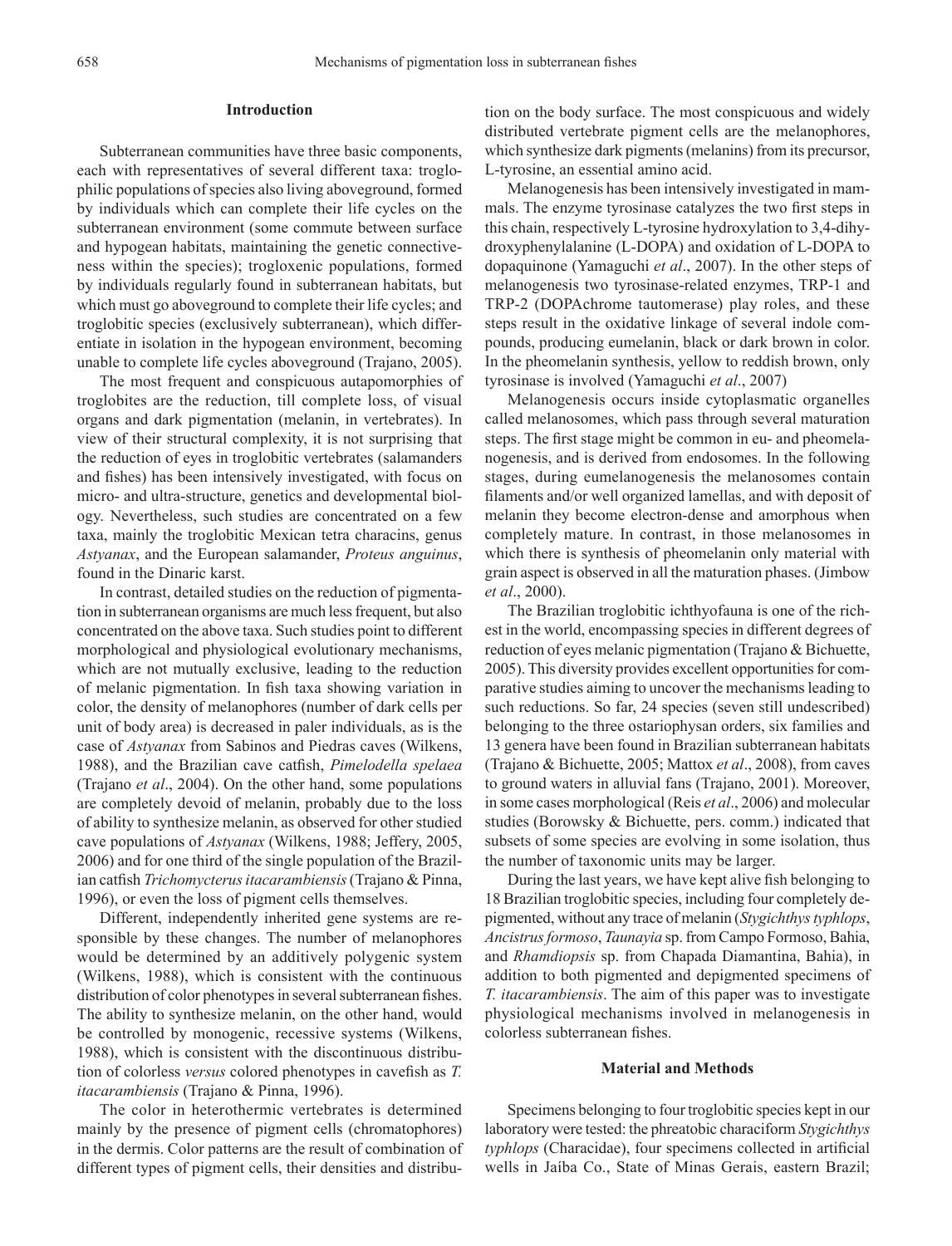and the siluriforms *Ancistrus formoso* (Loricariidae), three specimens from a flooded cave, the Formoso Resurgence, in Bonito Co., State of Mato Grosso do Sul, southwestern Brazil; *Rhamdiopsis* sp.1 (Heptapteridae), 11 specimens from five caves in Chapada Diamantina, State of Bahia, northeastern Brazil; and "*Taunayia"* sp. (Heptapteridae), five specimens from the single known locality, Toca do Gonçalo Cave, in Campo Formoso, State of Bahia. According to F.A.Bockmann (pers. comm..), the troglobitic heptapterid from Toca do Gonçalo, previously cited as *Taunayia* sp. (*e.g.*, Trajano & Bockmann, 1999; Trajano, 2003), actually belongs to the genus *Rhamdiopsis*, and will be herein referred to as *Rhamdiopsis* sp.2. All these fishes are highly specialized, presenting low population densities, what limited our sample sizes. For comparison, we also tested four Mexican blind tetra characins from a commercial stock (most of these stocks originally came from La Chica Cave). We also included data on completely depigmented ("albinic") specimens of *Trichomycetrus itacarambiensis* (Trichomycteridae), endemic to the Olhos d´Água Cave, northern State of Minas Gerais, previously obtained using the same methods (Trajano & Pinna, 1996).

In order to investigate the melanin synthesis in these fishes *in vitro* experiments were performed, supplying L-DOPA to 3-5 mm2 caudal-fin clippings and observing whether cells with melanin inclusions were observed or not. Due to the small size of the fish, fin fragments of different individuals (except for the relatively large *A. formoso*) were used in control experiments, in which the same *in vitro* procedures were applied, excluding the L-DOPA from the solutions. Each individual was tested once.

 We used the same general steps of the method described by Mishima (1960) and Hirobe (1982). Fragments of the upper lobe of caudal fins were removed from alive, non-anesthetized fish, using small surgical scissors. These fragments were incubated in a phosphate-buffered solution with 5% of formalin (pH = 7.0), for 30 min at  $4^{\circ}$ C, washed twice with distilled water, and then incubated in a phosphate-buffered solution ( $pH = 6.8$ ) with 0.1% of L-DOPA, for 3.5 h, at 37°C; and after 1.5 h from the beginning of the 3.5 h treatment, the solution was replaced by a fresh one. After this incubation period the L-DOPA solution was substituted by a phosphate buffered solution with 10% formalin ( $pH = 7.0$ ) and the fin fragments remained for a further hour at 25°C. For controls, only phosphate buffered solution ( $pH = 6.8$ ), without L-DOPA, was employed. Specimens where pigment cells were in evidence following the *in vitro* tests were classified as DOPA (+), and those in which it was impossible to distinguished any pigmented cells, as DOPA (–) (as in Trajano & Pinna, 1996).

### **Results**

The results of the tests in term of positive or negative response to DOPA are shown in Table 1. In no case, pigment cells were observed in control fish. No intra- or inter-population variations were observed for the studied species. These fish, including the Mexican tetras, were classified as DOPA (+), except for *Rhamdiopsis* sp.2 ("*Taunayia"* sp.), which did not respond to the administration of L-DOPA. No pigmented cells were visible in the controls.

Selected fin fragments are shown in Figs. 1 to 4. Figs. 1 and 2 show a detail of a fragment of the caudal-fin of one specimen of *Stygichthys typhlops*, respectively before (control) and after administration of L-DOPA, illustrating its DOPA(+) condition (melanin cells are visible). Figs. 3 and 4 show, respectively, a detail of fragments of the caudal-fin of a pigmented and of a DOPA(–) albino specimen of *T. itacarambiensis*.

At least some of the melanin cells visible in  $DOPA(+)$ specimens after the treatment were stellate, indicating that these cells were differentiated melanophores (*sensu* McCauley *et al*., 2004).

#### **Discussion**

In his classical review on Mexican cave *Astyanax*, Wilkens (1988) mentions two main mechanisms underlying the reduction of dark pigmentation in cavefish, a morphological (decrease in the number and size of melanophores = "partial reduction" of pigmentation) and a physiological one (lack of melanin), characteristic of "albinotic" populations, such as those from Pachon and Yerbaniz caves. These conclusions were based on traditional genetic studies using lineage crossings. A different approach, based on developmental molecular biology, was recently applied by McCauley *et al*. (2004) in the study of the cavefish *Astyanax*. These authors concluded that the melanoblasts of depigmented fish are unable to convert L-tyrosine to L-DOPA, indicating a deficiency in tyrosine uptake and/or utilization.

During the last two decades, the molecular approach has been increasingly used in genetic studies on pigmentation disorders such as the oculocutaneous albinism (OCA), characterized by a reduced or absent biosynthesis of melanin pigment in melanocytes of the skin, hair follicles and eyes. The OCA type 1 (tyrosinase-negative) and OCA type 3 (TRP-1) are caused respectively by gene mutations leading to the

**Table 1.** Reaction to DOPA in depigmented cave fishes, showing the presence  $(+)$  or not  $(-)$  of melanin cells in fin-clippings after the administration *in vitro* of L-DOPA. N = number of specimens tested; MG = State of Minas Gerais, eastern Brazil (São Francisco basin). MS = State of Mato Grosso do Sul, southwestern Brazil (Paraguay basin); BA = State of Bahia, northeastern Brazil (São Francisco basin).

| Locality                  | N | <b>Reaction to</b><br><b>DOPA</b> |
|---------------------------|---|-----------------------------------|
| Well in Jaíba (MG)        |   |                                   |
| Formoso resurgence (MS)   | 3 | $\div$                            |
| Moreno Cave (BA)          |   |                                   |
| Poco Encantado Cave (BA)  |   |                                   |
| Natal Cave (BA)           |   |                                   |
| Torrinha Cave (BA)        |   |                                   |
| Canoa Quebrada Cave (BA)  | 2 |                                   |
| Toca do Gonçalo Cave (BA) | 5 |                                   |
| Comercial breeding        |   |                                   |
|                           |   |                                   |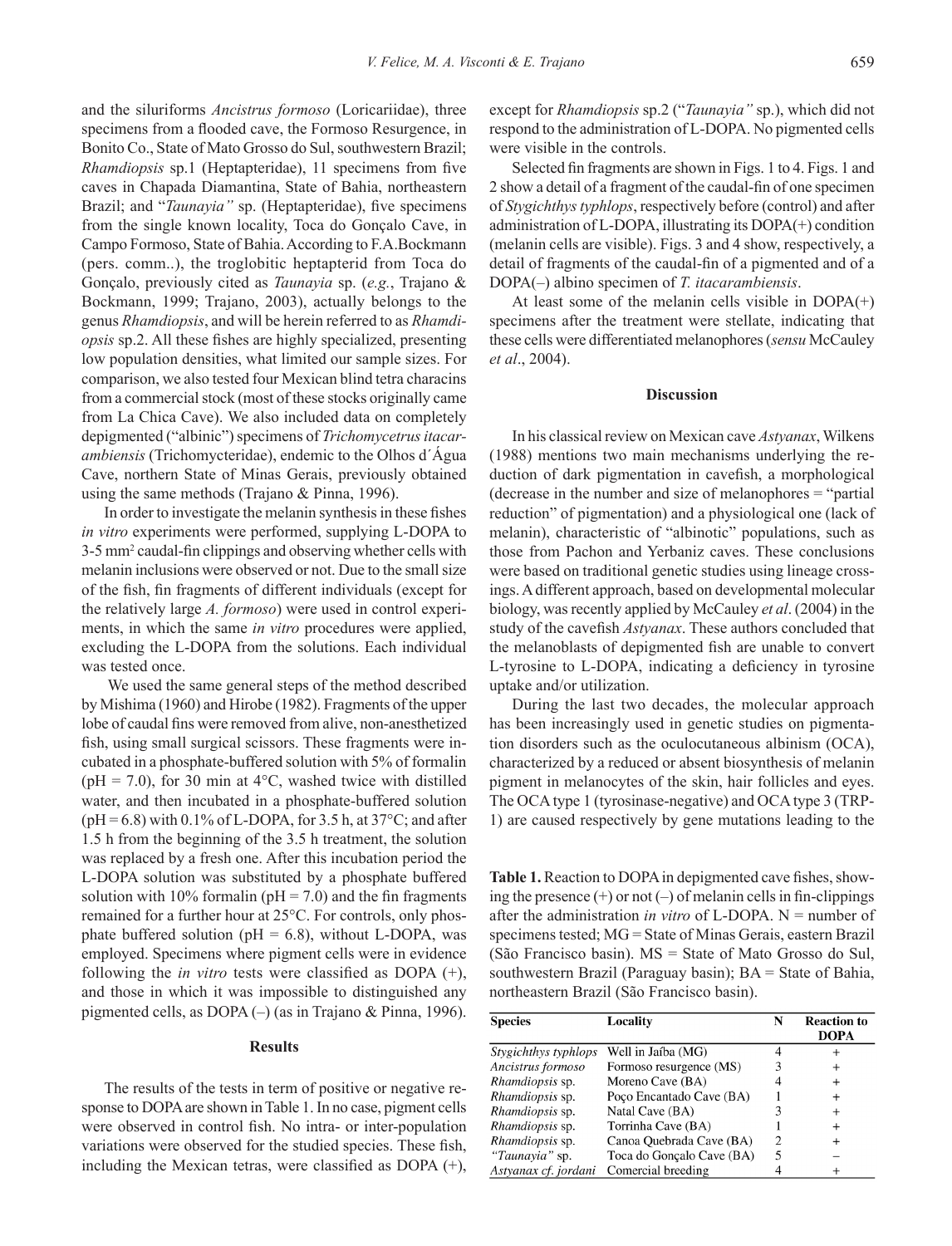

**Fig. 1.** Detail of the caudal-fin of a specimen of *Stygichthys typhlops* before the administration of L-DOPA (control); melanophores are not visible. Magnification 250 x.



**Fig. 2.** Detail of the caudal-fin of the same specimen of *Stygichthys typhlops* after administration of L-DOPA; melanophores indicated by arrows. Magnification 200 x.

disruption of tyrosinase or TRP-1 function and/or increasing of tyrosinase proteasomal degradation (Yamaguchi *et al*., 2007). OCA types 2 and 4 are caused by disruption of the sorting of functional tyrosinase to melanosomes. Thus the types 2 and 4 of OCA conditions would correspond to the so-called "tyrosinase-positive albinism".

Brazilian DOPA (+) species may correspond to any case of OCA albinism, because our methods do not allow for distinction among them. On the other hand, the presence of melanin cells, evidenced after the administration of L-DOPA to samples from *Stygichthys typhlops, Ancistrus formoso*, *Rhamdiopsis* sp, *"Taunayia"* sp. and *Astyanax* sp. (probably from La Chica Cave) indicates that these species are not homozygous for the polygenic additive system related to the differentiation of melanophores.

On the other hand, the discontinuous distribution of the depigmented *versus* pigmented phenotypes in *T. itacaram-*



**Fig. 3.** Detail of the caudal-fin of a pigmented specimen of *T. itacarambiensis*, not treated with DOPA. Magnification 200x.



**Fig. 4.** Detail of the caudal-fin of a DOPA(–) albino specimen of *T. itacarambiensis*, not treated with DOPA. Magnification 200 x.

*biensis* (1/3 *versus* 2/3 of the population; Trajano & Pinna, 1996) is consistent with a monogenic, recessive model of inheritance of depigmented phenotypes, not with an additively polygenic one. Otherwise, the high proportion of completely depigmented fish is inconsistent with the expected for the frequency of this extreme phenotype within a polygenic system. Because the depigmented individuals are irresponsive to L-DOPA, mechanisms might be involved in the loss of their ability to synthesize melanin. Some possibilities include gene mutations leading to an increase of tyrosinase degradation, disruption of tyrosinase function, or the loss of the ability to convert L-DOPA into melanin due to a blocking of some step downstream of L-DOPA synthesis in the melanogenic pathway of these albino specimens. In mammals, similar condition results from the disruption of tyrosinase or TRP-1 function and causes oculocutaneous albinism (OCA) type 1 (tyrosinase-negative) or type 3 (TRP-1), with absence or reduction of melanin pigment by melanocytes in the skin, hair follicles, and eyes. This corresponds to a DOPA (–) con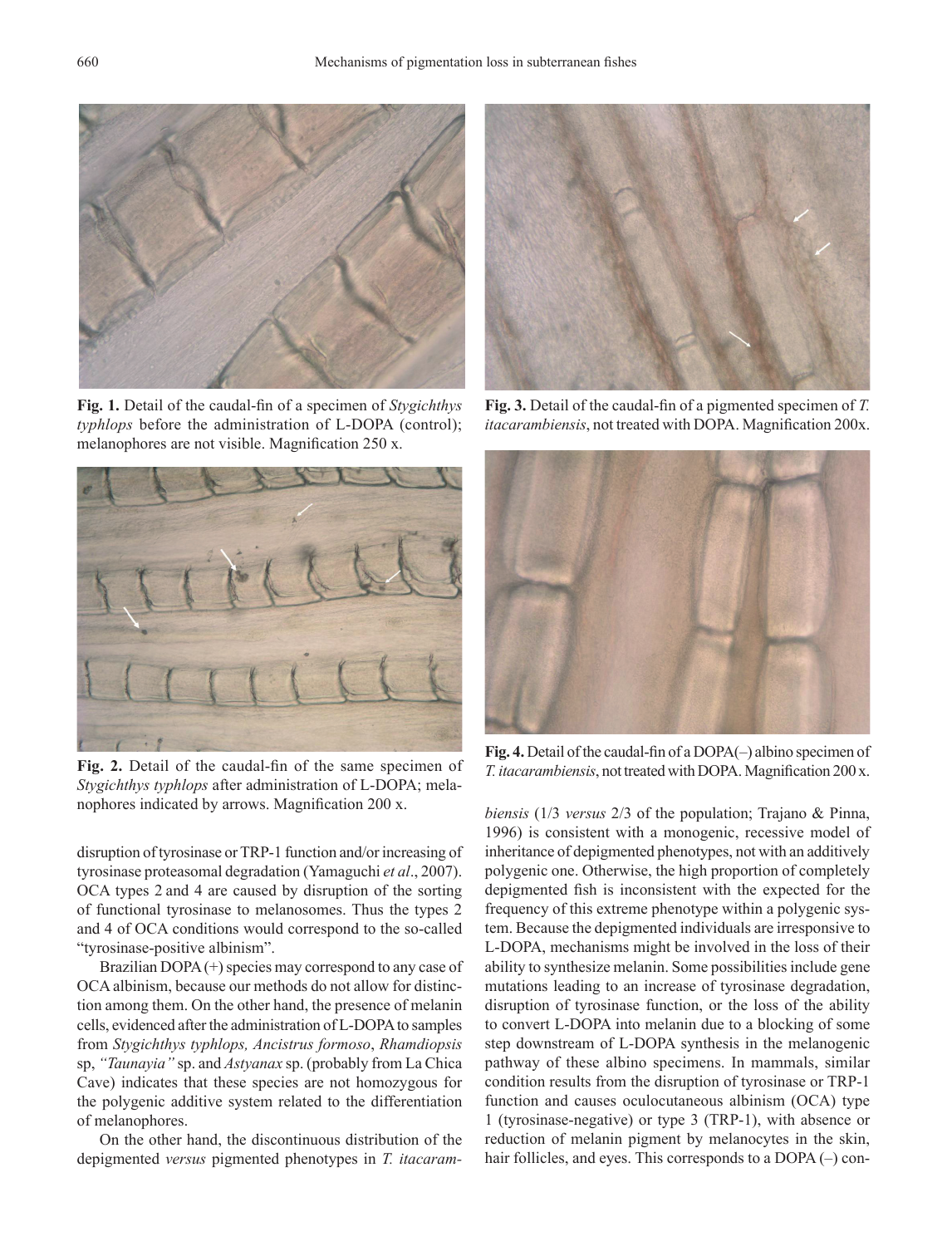dition (*sensu* Oetting & King 1999; Toyofuko *et al*., 2001; Yamaguchi *et al*., 2007). However, intensive bioquemistry and genetic research are required in order to classify pigmentation disorders of these teleosts according to the level of knowledge of mammalian disorders.

It is noteworthy that an individual variation in color is observed within the pigmented part of the *T. itacarambiensis* population, with some fish visibly paler than others, indicating that such individuals are heterozygous as regards to the polygenic system involved in the determination of the number/ density of melanophores. Moreover, the same proportions of specimens with eyes reduced but still visible externally are observed in the two parts of the population (Trajano & Pinna, 1996), the eyes of depigmented fish being red, as in classical albino mammals. Therefore, it is reasonable to infer that the depigmented part of the population is also heterozygous in relation to the polygenic system, but the melanin cells are colorless.

The case with *Rhamdiopsis* sp.2 ("*Taunayia*" sp.) is more complicated. The studied specimens were either true DOPA (–), as part of the *T. itacarambiensis* population, or homozygous for the polygenic system controlling the number of chromatophores, *i.e*., they lost the ability to produce pigment cells, or both. Within a neutralistic, gradualistic genetic context as that exposed by Wilkens (1988) for troglobitic *Astyanax*, the fixation of the mutations throughout the population would be slower for polygenic additive systems (such as that proposed for the number/density of melanophores) than for the monogenic, recessive system hypothesized for the loss of ability to synthesize melanin. *Rhamdiopsis* sp.2 seems to be a basal clade within the genus, whereas *Rhamdiopsis* sp.1 has a more apical position in the phylogeny (F. A. Bockmann, pers. comm.). The high degree of morphological specialization of *Rhamdiopsis* sp.2, associated with its putative basal position in the *Rhamdiopsis* phylogeny, points to an older age for this lineage (Trajano, 2007), which is consistent with both theories regarding the depigmentation.

In conclusion, our data point to the occurrence of different genetic mechanisms of melanin reduction in troglobitic fishes, which may co-exit in the same species: a polygenic system would be involved in the differentiation of melanophores, determining their density in the skin, and monogenic systems would be involved in the ability to synthesize melanin, which could be lost due to the blocking of different steps in this syntheses. Both morphological and physiological melanin reduction is observed in *T. itacarambiensis*, that differ from most studied depigmented troglobitic fishes, including other Brazilian species and an *Astyanax* cave population, by the fact that the blockage in the melanogenic pathway seems to occur downstream (not upstream) the tyrosinase dependent steps.

For a first approach to this problem, tests *in vitro* with L-DOPA using fin clippings are simple, quick and informative, and particularly adequate to the generally small subterranean fish populations, because fins regenerate, thus it is not necessary to dispose the fish and repetitions are possible using the same specimens.

## **Acknowledgements**

We are greatly indebted to the several speleobiologists and cavers who have been helping us in the field along these years, to the anonymous referee for his(her) useful comments and criticisms, and to the Fundação de Amparo à Pesquisa do Estado de São Paulo – FAPESP, for the research grant (# 03/00794-5). MAV and ET are partially supported by the Conselho Nacional de Desenvolvimento Científico e Tecnológico – CNPq (fellowships # 305946/06-4 and 302174/2004-4, respectively). Permission for collections was given by IBAMA.

#### **Literature Cited**

- Hirobe, T. 1982. Origin of melanosome structures and cytochemical localizations of tyrosinase activity in differentiating epidermal melanocytes of newborn mouse skin. Journal of Experimental Zoology, 224: 355-363.
- Jeffery, W. R. 2006. Convergence of pigment regression in cave animals: developmental, biochemical, and genetic progress toward understanding evolution of the colorless phenotype. p. 38. In: Moldovan, O. T. (ed.). XVIII<sup>th</sup> International Symposium of Biospeleology – 100 years of Biospeleology, Cluj-Napoca, SIBIOS – Société Internationale de Biospéologie [abstracts].
- Jimbow, K., C. Hua, P.F. Gomez, K. Hirosaki, K. Soda, T.G. Salopek, H. Matsusaka, H.Y. Jin & T. Yamashita. 2000. Intracellular vesicular trafficking of tyrosinase gene family protein in eu- and pheomelanosome biogenesis.Pigment Cell Research, 13 (sup.8): 110-117.
- Mattox, G. M. T., M. E. Bichuette, S. Secutti, & E. Trajano. 2008. Surface and subterranean ichthyofauna in the Serra do Ramalho karst area, northeastern Brazil, with updated lists of Brazilian troglobitic and troglophilic fishes. Biota Neotropica, 8(4).
- McCauley, D. W., E. Hixon & W. R. Jeffery. 2004. Evolution of pigment cell regression in the cavefish *Astyanax*: a late step in melanogenesis. Evolution & Development, 6: 209-218.
- Mishima, Y. 1960. New technic for comprehensive demonstration of melanin, premelanin and tyrosinase sites. Combined DOPApremelanin reaction. Journal of Investigative Dermatology, 34: 355-360.
- Oetting, W. S. & R. A. King. 1999. Molecular basis of albinism: mutations and polymorphisms of pigmentation genes associated with albinism. Human Mutation, 13: 99-115.
- Protas, M. E., C. Hersey, D. Kochanek, Y. Zhou, H. Wilkens, W. R. Jeffery, L. I. Zon, R. Borowsky & C. J. Tabin. 2006. Genetic analysis of cavefish reveals molecular convergence in the evolution of albinism. Nature Genetics, Letters, 107-111.
- Reis, R. E., E. Trajano & E. Hingst-Zaher. 2006. Shape variation in surface and cave populations of the armoured catfish *Ancistrus* (Siluriformes: Loricariidae) from the São Domingos karst area, Upper Tocantins River, Brazil. Journal of Fish Biology, 68: 414-429.
- Toyofuku, K., I. Wada, J. C. Valencia, T. Kushimoto, V. J. Ferrans & V. J. Hearing. 2001. Oculocutaneous albinism types 1 and 3 are ER retention diseases: mutation of tyrosinase or Tyrp1 can affect the processing of both mutant and wild-type proteins. The FASEB Journal*,* 15: 2149-2161.
- Trajano, E. 2001. Ecology of subterranean fishes: an overview. Environmental Biology of Fishes, 62(1-3): 133-160.
- Trajano, E. 2003. Ecology and ethology of subterranean catfishes. Pp. 601-635. In: Arratia, G., B. G. Kapoor, M. Chardon & R. Diogo (eds.). Catfishes, v. 2. Science Publishers, Enfield. 812p.